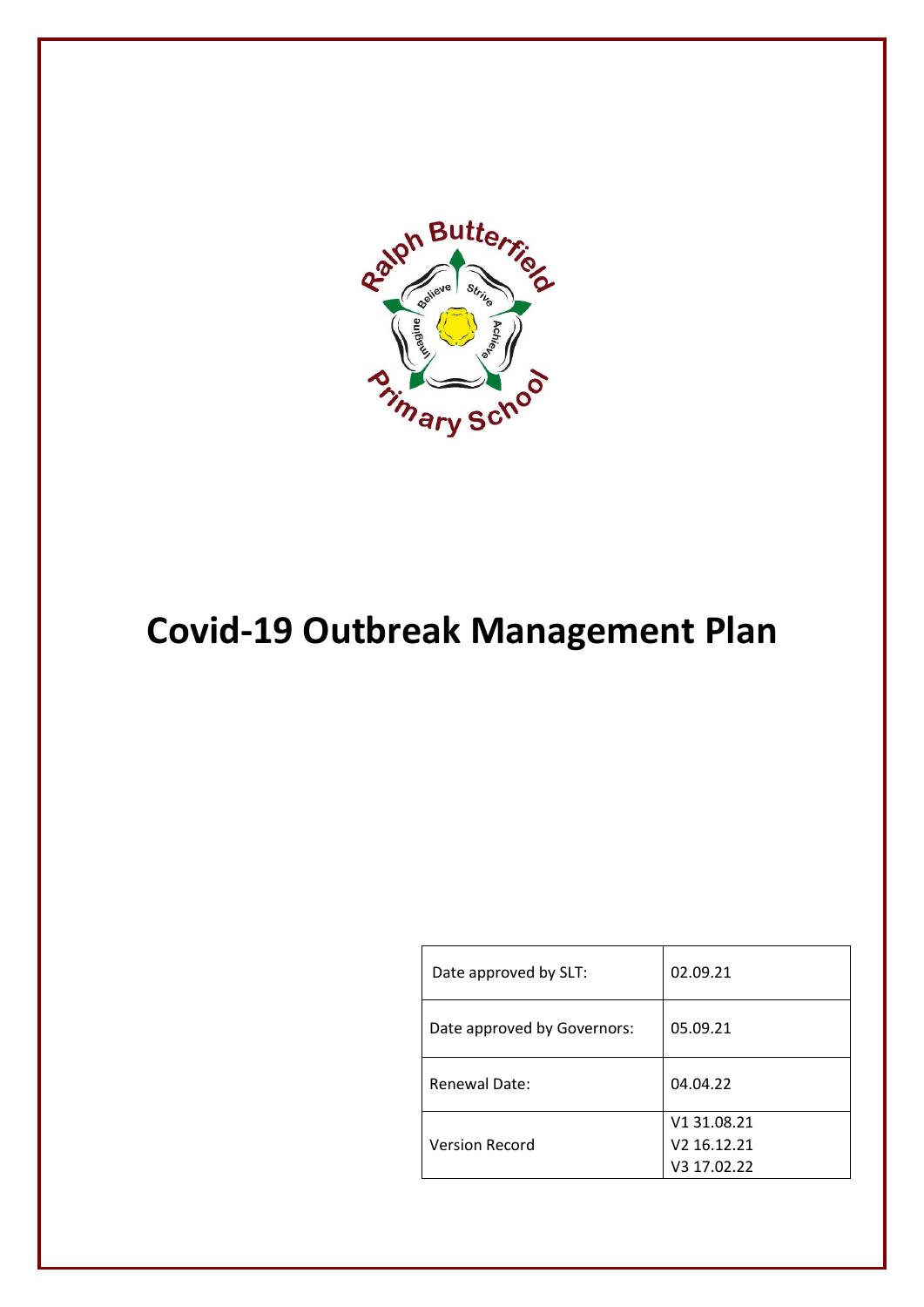#### **1. Introduction**

1.1 The Government has made it a national priority that education and childcare settings should continue to operate as normally as possible during the Covid-19 pandemic.

1.2 Measures affecting education and childcare may be necessary in some circumstances, for example:

- To help manage a Covid-19 outbreak within a setting
- If there is extremely high prevalence of Covid-19 in the community and other measures have failed to reduce transmission
- As part of a package of measures responding to a Variant of Concern (VoC)
- To prevent unsustainable pressure on the NHS
- 1.3 This Outbreak Management Plan outlines how Ralph Butterfield Primary School would operate if advised to reintroduce measures to help break chains of transmission. This plan includes how the school will ensure every child receives the quantity and quality of education and care to which they are normally entitled.

# **2. Guidance**

2.1 Ralph Butterfield Primary School continues to seek guidance from authorities such as:

- National Government Guidance
- Covid-19 Contingency Framework: Education and Childcare January 2022
- Public Health England (PHE)
- Ralph Butterfield Primary School Covid-19 School Risk Assessment

#### **3. Prioritising Education**

3.1 The impacts of having missed education during the pandemic are severe for children, young people and adults. In all cases, any benefits in managing transmission should be weighed against any educational drawbacks.

3.2 Decision-makers should endeavour to keep any measures in education and childcare to the minimum number of settings or groups possible, and for the shortest amount of time possible.

3.3 Decision-makers should keep all measures under regular review and lift them as soon as the evidence supports doing so.

3.4 Measures affecting education and childcare settings across an area should not be considered in isolation, but as part of a broader package of measures.

3.5 Attendance restrictions should only ever be considered as a last resort. Where measures include attendance restrictions, the Department for Education (DfE) may advise on any groups that should be prioritised.

3.6 The Government will try to give as much notice as possible of any changes to the way settings should operate.

# **4. Prioritising Certain Groups**

4.1 The DfE has stated that early years and primary settings should be "prioritised to continue to operate as normal", although the department "may advise that other groups should be prioritised".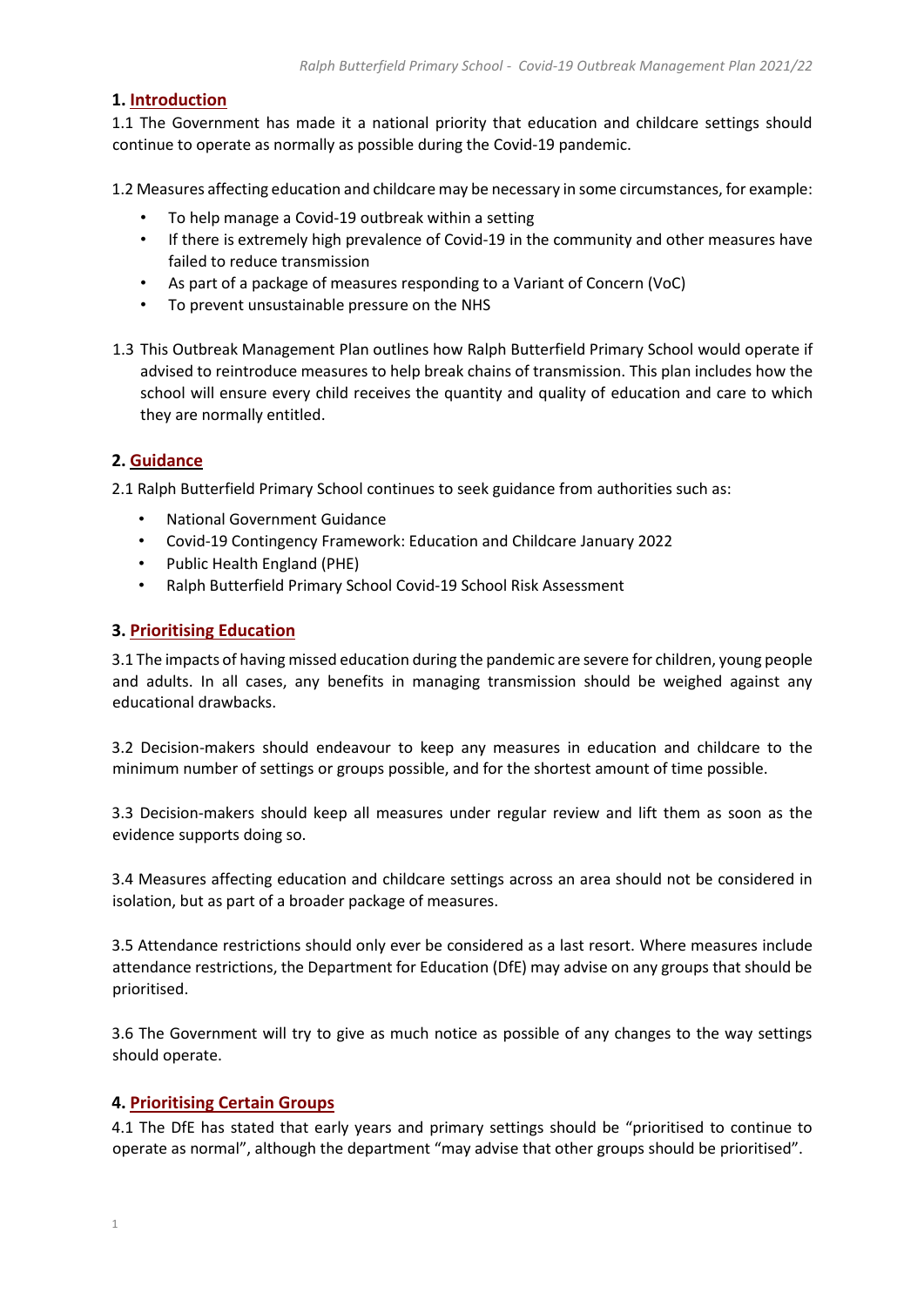4.2 If attendance restrictions are needed, vulnerable children and children of critical workers should be allowed to attend unless otherwise advised by the DfE.

# **5. Limits on Attendance**

5.1 Limits on attendance will only ever be considered as a last resort.

5.2 As with other periods of restricted attendance, Ralph Butterfield Primary School will provide high quality remote education for all pupils or those not attending.

5.3 Restrictions on attendance may be advised by local teams for individual settings, groups of children, or clusters of closely linked settings.

5.4 If attendance restrictions are required across an area, the Government will publish detailed operational guidance for schools.

5.5 If restrictions on pupil attendance are needed, Ralph Butterfield Primary School will determine the workforce required onsite, and if it is appropriate, for some staff to work remotely. HR guidance will be sought and followed to ensure the appropriate system of controls for attending staff are followed.

# **6. Vulnerable Children and Young People**

6.1 Where vulnerable children and young people are absent from school or remote education, Ralph Butterfield Primary School and School Leaders will:

- Follow up with the parent or carer, working with the local authority and social worker (where applicable), to explore the reason for absence and discuss their concerns.
- Encourage the child to attend educational provision, working with the local authority and social worker (where applicable), particularly where the social worker and the Virtual School Head (where applicable) agrees that the child's attendance would be appropriate.
- Focus the discussions on the welfare of the child and ensure that the child is able to access appropriate education and support while they are at home.
- Have in place procedures to maintain contact, ensure they are able to access remote education support, as required, and regularly check if they are doing so.

6.2 If settings have to temporarily halt onsite provision, on public health advice for all children, school will be responsible for discussing alternative arrangements, for vulnerable children with the local authority.

# **7. School Meals**

7.1 Ralph Butterfield Primary School will continue to facilitate the provision of meal options, in collaboration with Mellors, for all pupils who are in school. Meals will be available free of charge to pupils eligible for Universal Infant Free School Meals (KS1/EYFS) and pupils who meet the benefits related free school meals eligibility criteria.

7.2 Ralph Butterfield Primary School will continue to provide free school meals support in the form of vouchers for pupils who are eligible for benefits related free school meals and who are not attending school because they:

• Are self-isolating (e.g quarantine)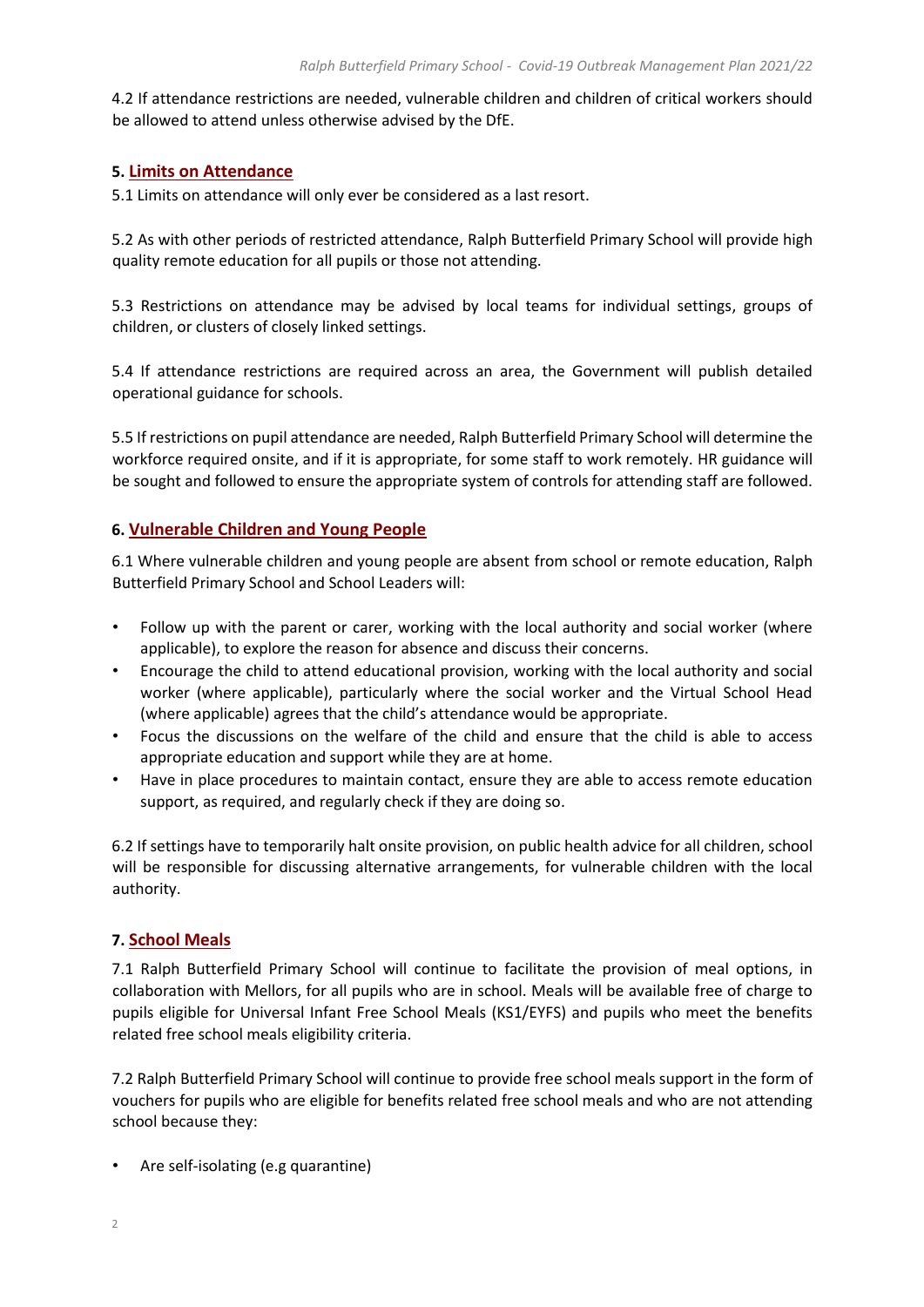- Have had symptoms or a positive test result themselves
- Are a close contact of someone who has Covid-19 and required to isolate due to '[Stay at Home](https://www.gov.uk/government/publications/covid-19-stay-at-home-guidance/stay-at-home-guidance-for-households-with-possible-coronavirus-covid-19-infection)' guidance.

7.3 Further information is available in the guidance on providing school meals during the Covid-19 pandemic. Ralph Butterfield Primary School will continue to support pupils who are eligible for, and usually receive, free meals even if pupils are studying remotely due to Covid-19.

# **8. Additional Measures**

8.1 This Outbreak Management Plan outlines how Ralph Butterfield Primary School would operate if any additional measures were recommended for the school site in relation to national guidance.

8.2 Exemplar risk assessment controls that could be implemented in the event of changed Government guidance, Public Health advice, or the identification of a Variant of Concern, are detailed as **appendix 1** to this plan.

# **9. Covid-19 Risk Assessment**

- 9.1 Ralph Butterfield Primary School continues to update site specific Covid-19 Risk Assessments in line with national guidance. Covid-19 Risk Assessments are updated in consultation with North Yorkshire Health & Safety, City of York Council and all school stakeholders. Once approved by the school governing board, these are publicised on our school website.
- 9.2 Covid-19 Risk Assessments will be updated in the event of:
	- Changes to National Guidance
	- Local outbreaks
	- School Related Outbreaks
	- Variants of Concern

#### **10. Testing**

10.1Ralph Butterfield Primary School has robust systems in place for staff to undertake twice weekly LFT testing with appropriate reporting mechanisms.

10.2 School will continue to provide testing kits directly to staff twice a week and encourage their use alongside current guidance.

10.3 In the event of positive cases in school, additional use of home testing by staff may be advised and encouraged.

#### **11. Face Coverings**

11.1 Face coverings are no longer advised for pupils, staff and visitors, either in classrooms or communal areas. Ralph Butterfield Primary School recommends that face coverings are worn in enclosed and crowded spaces where staff, visitors or children may come in to contact with people whom they would not normally meet.

11.2 In the event of an increase in positive cases, emerging Variants of Concern or as a result of extended lockdown measures:

- Ralph Butterfield Primary School will reintroduce the wearing of face coverings by all staff, parents/carers and visitors in communal areas.
- All stakeholders will be informed of the reintroduction of face coverings, as appropriate.
- School will ensure that there is sufficient stock of PPE including face masks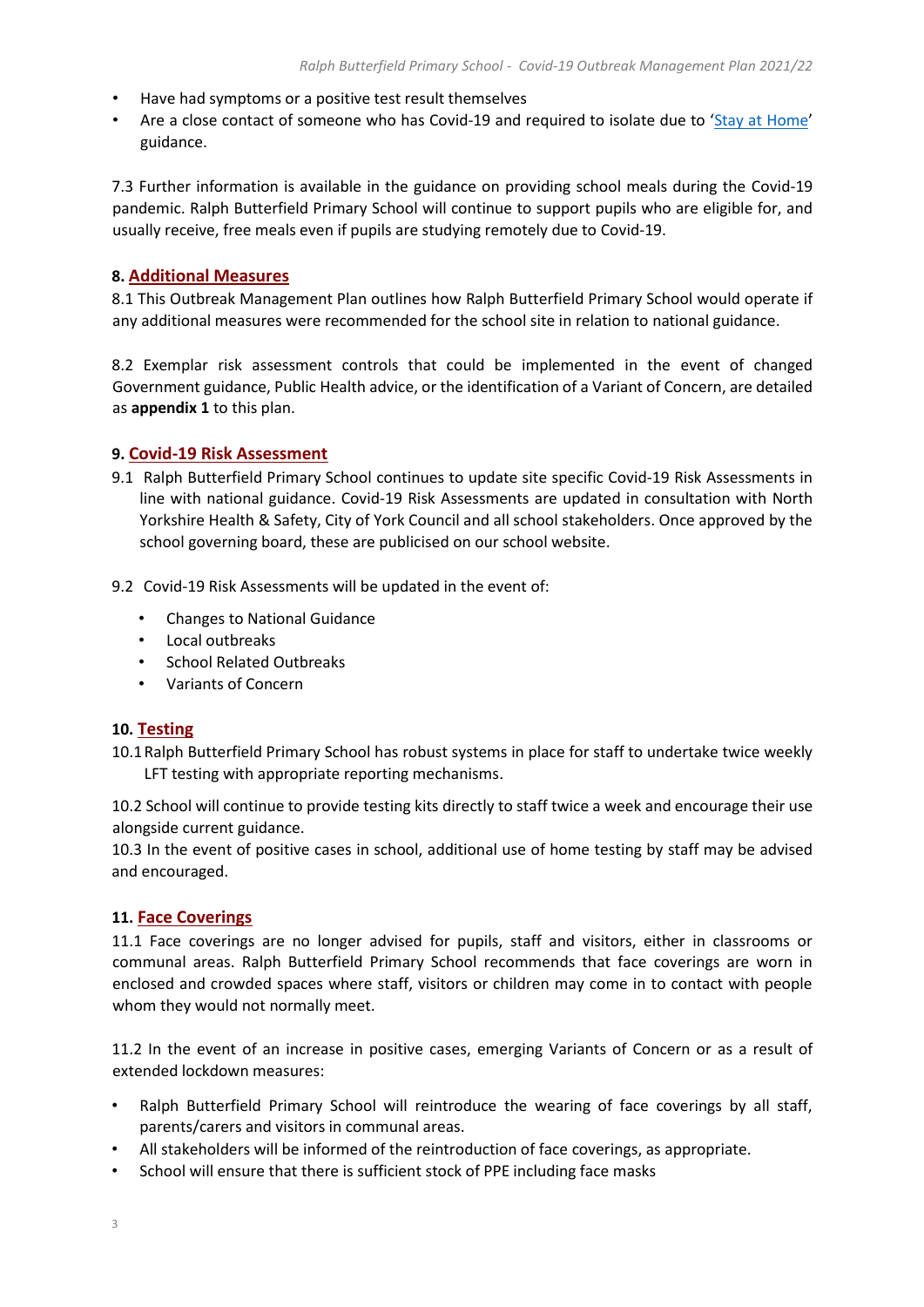• School Covid-19 Risk Assessments will be updated to reflect that all visitors to school, including parents and contractors, are encouraged to wear face coverings at all times.

# **12. Shielding**

12.1 Shielding is currently paused. In the event of a major outbreak or Variant of Concern that poses a significant risk to individuals on the Shielded Patient List (SPL), ministers can agree to reintroduce shielding. Shielding would be considered in addition to other measures to address the residual risk to people on the SPL, once the wider interventions are taken into account.

• Risk Assessments will be updated to include shielding and Ralph Butterfield Primary School will support individuals with remote working if required.

**Please note**: Shielding can only be reintroduced by National Government.

# **13. Education Workforce**

13.1 Ralph Butterfield Primary School will continue to support staff and pupils through individual Risk Assessments and support those who are:

- Clinically Vulnerable (CV)
- Clinically Extremely Vulnerable (CEV)
- Pregnant/Expectant mothers

13.2 Ralph Butterfield Primary School will continue to implement the system of controls set out in the Covid-19 operational guidance for educational settings. The Covid-19 Risk Assessment explainsto staff the measures that have been put in place to reduce risks to staff.

# **14. Other Measures**

14.1 Residential Educational Visits

Risk Assessments for trips include Covid-19 procedures and are updated following national guidance.

- 14.1.1 Educational day visits must be conducted in line with relevant Covid-secure guidelines and regulations in place at the time; a full risk assessment in relation to all educational visits must be undertaken to ensure they can be undertaken safely. As part of this risk assessment, schools will need to consider what control measures need to be used and follow wider advice on visiting indoor and outdoor venues. School Leaders should consult the health and safety guidance on educational visits when considering visits.
- 14.1.2 Educational Day Visits will be reviewed and potentially postponed in the event of an increase in positive cases, emerging Variants of Concern or as a result of extended lockdown measures. Ralph Butterfield Primary School will seek appropriate financial assurance from the trip provider to ensure the school community are not adversely affected if the trip needs to be deferred or cancelled due to any change in restrictions.
- 14.1.3 Domestic residential educational visits will be conducted in line with relevant Covid-19 guidance and regulations and risk assessments will be undertaken.
- 14.1.4 Domestic Residential Educational Visits will be reviewed and potentially postponed in the event of an increase in positive cases, emerging Variants of Concern or as a result of extended lockdown measures.
- 14.1.5 Ralph Butterfield Primary School will seek appropriate financial assurance from the visit provider to ensure the school community are not adversely affected if the visit needs to be deferred or cancelled due to any change in restrictions.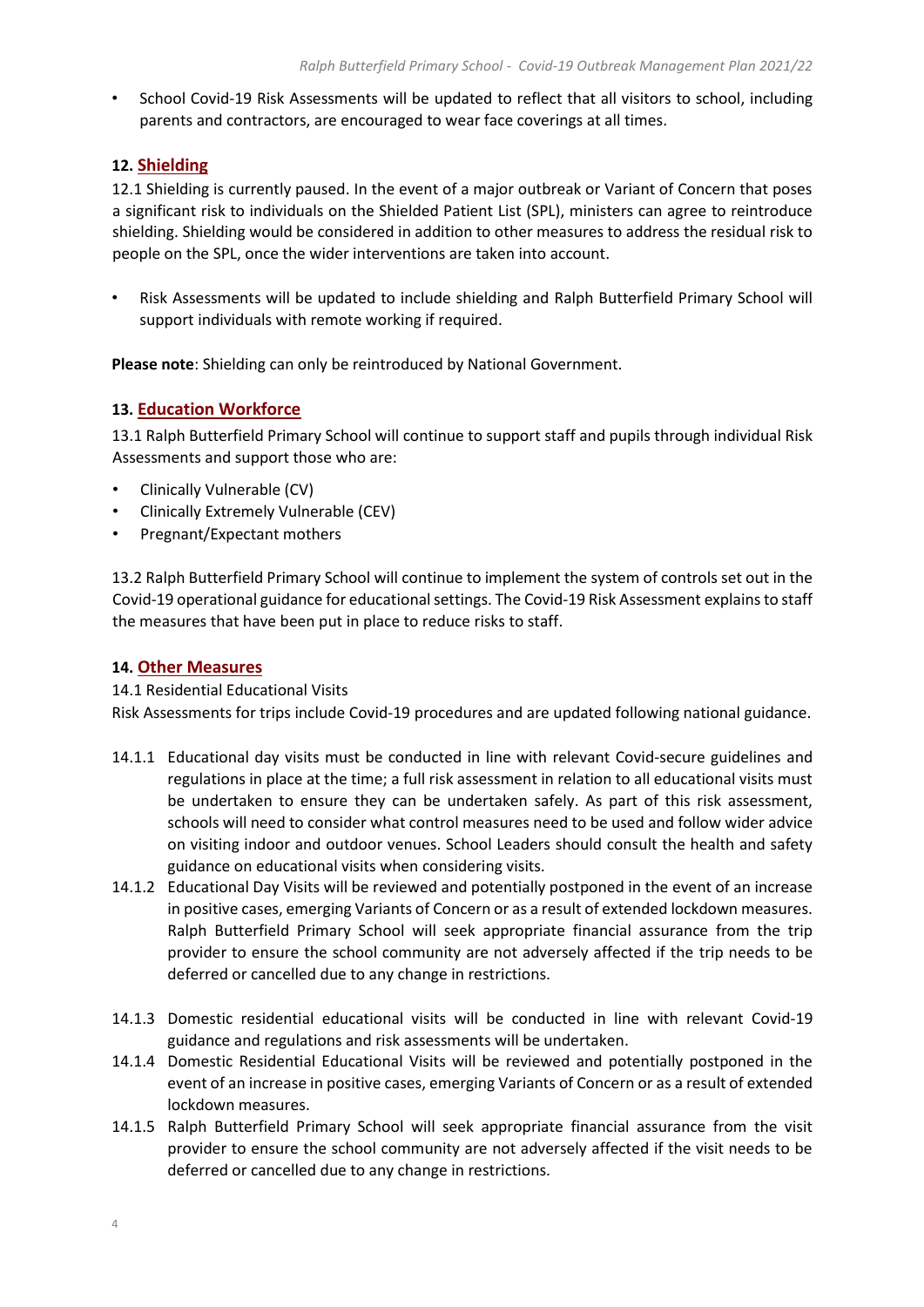# **14.2** Open Days

- 14.2.1 In the event of an increase in positive cases, emerging Variants of Concern or as a result of extended lockdown measures, transitional, taster and open days will be managed through the completion of a thorough risk assessment. This risk assessment will be in line with the agreed system of controls and align with any advice and guidance received from the Government.
- 14.2.2 Open days will be reviewed and potentially postponed/cancelled in the event of an increase in positive cases, emerging Variants of Concern or as a result of extended lockdown measures In the event of cancellation, remote transitional, taster and open days will be managed by school leaders where possible.

14.2.3 Individual site risk assessments will be completed and will include:

- Separate entry and exit points to school
- Minimum/maximum number of participants (if any)
- All visitors to wear face coverings and regularly wash/sanitise hands

#### **14.3 Parental Attendance in Settings**

In the event of an increase in positive cases, emerging Variants of Concern or as a result of extended lockdown measures, parents/carers will be advised to limit their access to site as much as possible.

- Parents/carers or visitors will enter the school building by invitation only and must have an arranged appointment.
- Visitors will be collected from the school office as soon as possible to avoid unnecessary waiting.
- All visitors will be advised if they are required to wear a face covering.
- Where possible conversations with parents/carers staff will be either over the phone, via email, or distanced and outside.
- Parents/carers will not be permitted to attend school sport fixtures or other performance events

#### **14.4 Performances in Settings**

- If the school is planning an indoor or outdoor face-to-face performance in front of a live audience, staff will continue to follow the latest national guidance[,](https://www.gov.uk/guidance/working-safely-during-coronavirus-covid-19/performing-arts) performin[g](https://www.gov.uk/guidance/working-safely-during-coronavirus-covid-19/performing-arts) [arts](https://www.gov.uk/guidance/working-safely-during-coronavirus-covid-19/performing-arts) [guidance,](https://www.gov.uk/guidance/working-safely-during-coronavirus-covid-19/performing-arts) and the guidance on [d](https://www.eventsindustryforum.co.uk/index.php/11-features/14-keeping-workers-and-audiences-safe-during-covid-19)eliverin[g](https://www.eventsindustryforum.co.uk/index.php/11-features/14-keeping-workers-and-audiences-safe-during-covid-19) outdoo[r](https://www.eventsindustryforum.co.uk/index.php/11-features/14-keeping-workers-and-audiences-safe-during-covid-19) event[s.](https://www.eventsindustryforum.co.uk/index.php/11-features/14-keeping-workers-and-audiences-safe-during-covid-19)
- Performances will be reviewed and potentially postponed/cancelled in the event of an increase in positive cases, emerging Variants of Concern or as a result of extended lockdown measures.

#### **14.5 Events**

- Outdoor events are generally lower risk. Once the school have undertaken a risk assessment, and planned the event in line with the system of controls, the school will consider outdoor events (for example a leavers' celebration).
- Events will be reviewed and potentially postponed/cancelled in the event of an increase in positive cases, emerging Variants of Concern or as a result of extended lockdown measures.

#### **14.6 Out-of-School Settings and Wraparound Childcare**

Ralph Butterfield Primary school will continue to work closely with Haxby Playgroups and RB Kids Club to ensure that all risk assessments and contingency plans are shared between settings.

#### **15. Cleaning**

15.1 Ralph Butterfield Primary School will continue to follow robust cleaning regimes such as: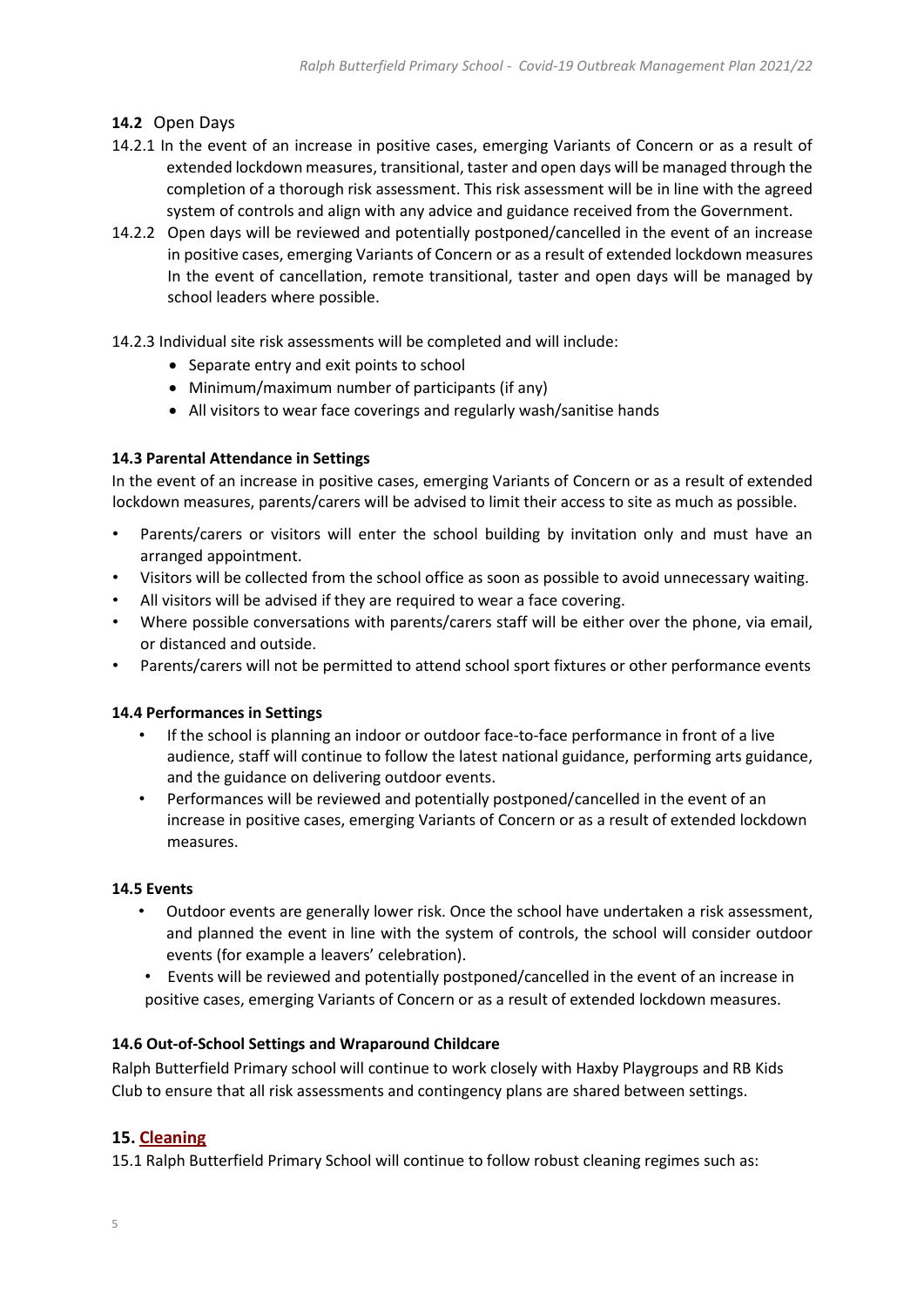- Additional Covid-19 Response Cleaners when required
- Enhanced cleaning
- Enhanced Touch-Point cleaning

15.2 Following the identification of the person with Covid-19 symptoms, Ralph Butterfield Primary School will clean and disinfect:

- All surfaces that the symptomatic person has come into contact with.
- All potentially contaminated high-contact areas such as toilets, door handles and telephones

15.3 In the event of a Variant of Concern or local outbreak cleaning may be enhanced further to include:

- Deep cleans of whole school and specific areas
- Additional cleaning support
- Additional training of cleaners

#### **16. Waste**

16.1 Ralph Butterfield Primary School continues to manage effective waste management on the school site. All waste from possible cases and cleaning of areas where possible cases have been (including disposable cloths and tissues), should be:

- Put in a plastic rubbish bag and tied when full. That plastic bag should then be placed in a second bin bag and tied.
- Stored safely and kept away from children. Waste should not be put in communal waste areas for at least 72 hours. It can then be disposed of normally.

#### **16.2 Infection Prevention and Control Precautions**

16.2.1 Infection prevention and control precautions continue to be implemented including:

- Good hand hygiene before entering and after leaving the setting, as well as regularly throughout the day.
- Catch it, kill it, bin it regime. Ensuring that everyone (staff and pupils) catch coughs and sneezes in tissues. If a tissue is not available, then the crook of the elbow should be used rather than hands.
- Dispose of tissues promptly in a waste bin and then perform hand hygiene routines.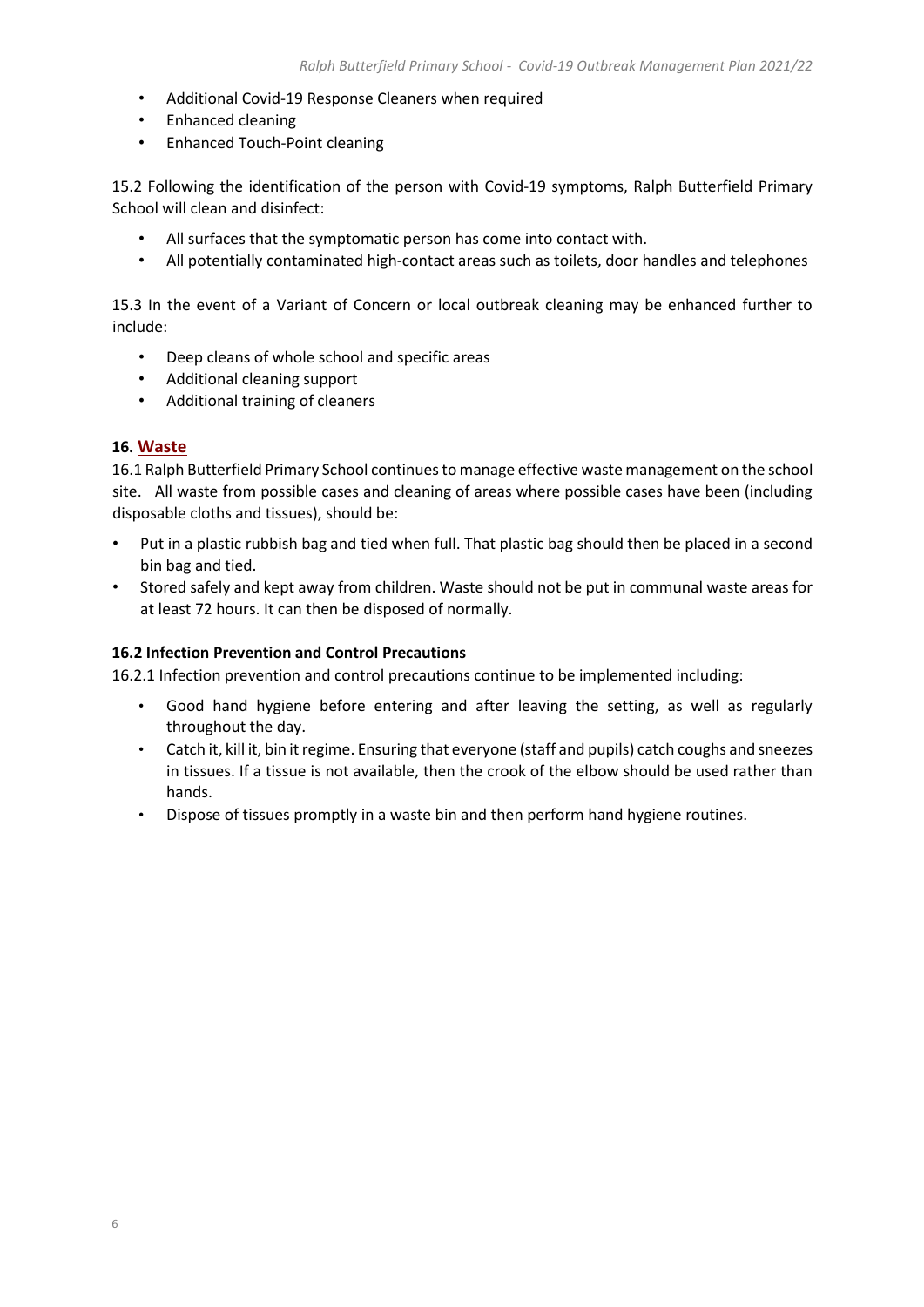# **Appendix One**



| <b>Risk Mitigation</b>    | <b>Actions Required to Manage the Risk Mitigation</b>                                                                                  |
|---------------------------|----------------------------------------------------------------------------------------------------------------------------------------|
| <b>Follow Government</b>  | 1. Ensure all staff read Covid-19 Risk Assessment and subsequent updated versions                                                      |
| Covid-19 guidance         | Ensure all staff have read any Safeguarding and Behaviour policy addendums                                                             |
|                           | Ensure all staff have read any reviewed health and safety risk assessments according to new guidance<br>3.                             |
|                           | All staff have read about the changes to control measures applying the system of controls.<br>4.                                       |
|                           | All staff to read any Remote Learning updates to plans and policy<br>5.                                                                |
|                           | All staff to be aware of any changes in testing requirements<br>6.                                                                     |
|                           | All staff to have read any Government guidance<br>7.                                                                                   |
|                           |                                                                                                                                        |
| Use of school spaces to   | 1. If required by PHE: School to identify the size of bubbles in either class, year or phase to ensure that this supports              |
| minimise transmission, to | limited contact between pupils and adults.                                                                                             |
| meet requirements of      | If there is requirement for school to reduce occupancy in schools, appropriate measures to be implemented. There may<br>2.             |
| effective safeguarding,   | also be a need for class sizes to be adjusted from the usual size.                                                                     |
| teaching and learning and | Adults may be required to adhere to 2m Social Distancing requirements at all times from other adults.<br>3.                            |
| health and safety         | Adults may be required to remain Socially Distanced from children as much as possible although there may be situations<br>4.           |
|                           | where this will be more challenging with younger children.                                                                             |
|                           | Face coverings may be required for staff, parents and visitors (above the age of 12), whilst on school property or when                |
|                           | travelling around school in busy areas.                                                                                                |
|                           | Face coverings may be recommended for staff in classrooms, or be recommended (unless exempt) in all situations<br>6.                   |
|                           | outside of classrooms where social distancing is not possible (corridors, communal spaces etc).                                        |
|                           | 7. Face visors or shields should not be worn as an alternative to face coverings. There are exemptions to the new                      |
|                           | requirement for adults who:                                                                                                            |
|                           | Cannot put on, wear or remove a face covering because of a physical impairment or disability, illness or mental<br>health difficulties |
|                           | Speak to or provide help to someone who relies on lip reading, clear sound or facial expression to communicate<br>$\bullet$            |
|                           | Rely on visual signals for communication, or communicate with or provide support to such individuals.                                  |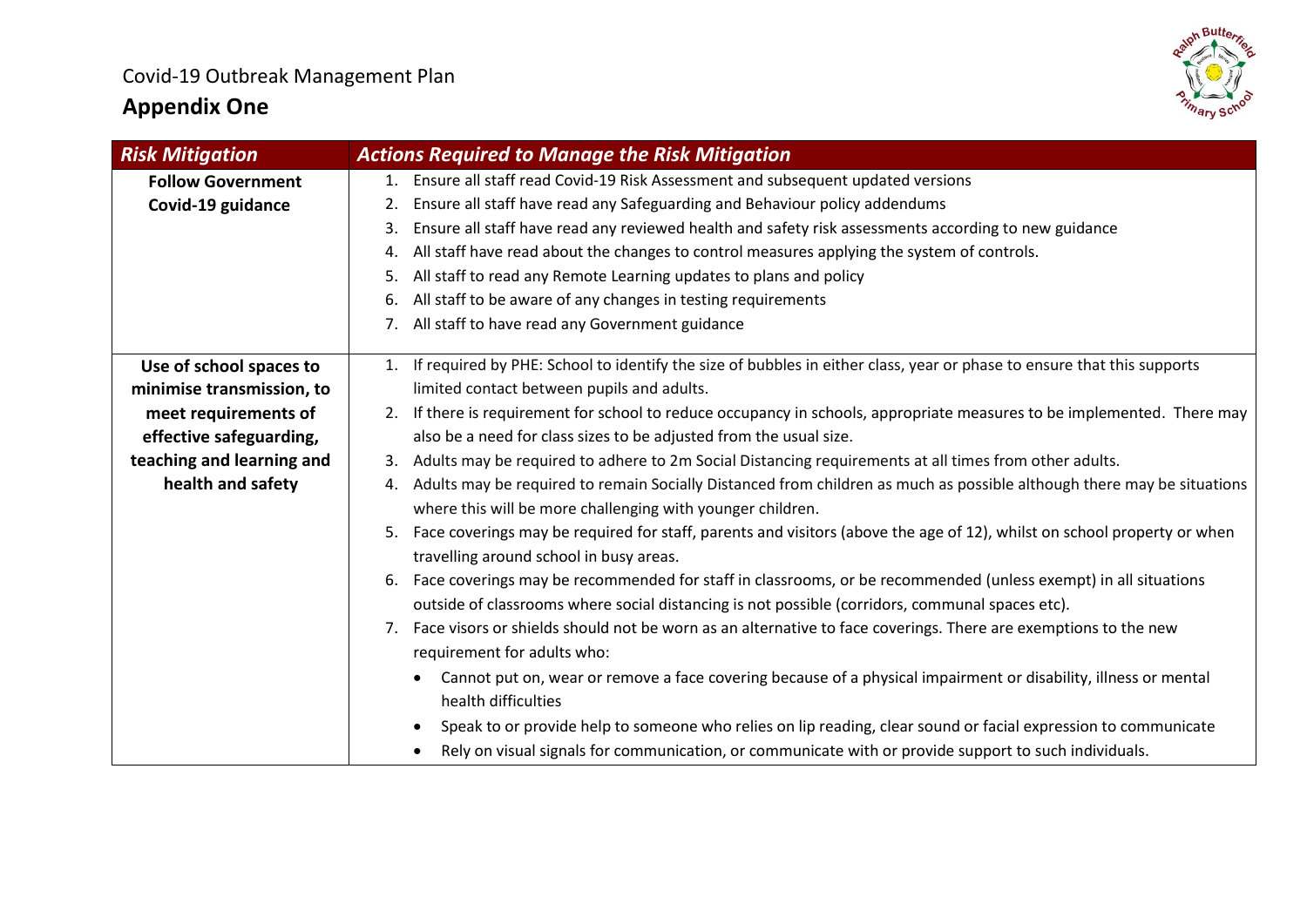| 8. School may need to alter the way in which they deploy their staff, and use existing staff more flexibly. Line managers                                                                                         |
|-------------------------------------------------------------------------------------------------------------------------------------------------------------------------------------------------------------------|
| should discuss and agree any changes to staff roles with individuals                                                                                                                                              |
| 9. School will need to ensure that all visitors connected with volunteering, supply, PPA cover and peripatetic lessons                                                                                            |
| comply with the school's arrangements for managing and minimising the risk of the spread of Covid-19                                                                                                              |
| 10. It may be required that pupils from different bubbles should not mix within the same space for large gatherings such as<br>assemblies.                                                                        |
| 11. It may be required that every bubble be allocated their own dedicated space and where possible separate toilet and<br>hygiene facilities                                                                      |
| 12. It may be required that to re-organise existing and additional staffroom facilities, including allocated toilets where<br>possible and ensuring chairs are spaced to promote social distancing.               |
| 13. It may be required that outdoor play areas to be zoned for each bubble for teaching, play and emergency evacuation.                                                                                           |
| 14. It may be required that outdoor and indoor fixed play equipment and curriculum resources shared between bubbles                                                                                               |
| should be cleaned frequently and thoroughly and always in between use by different bubbles.                                                                                                                       |
| 15. It may be required that children stay in their bubbles at all times.                                                                                                                                          |
| 16. It may be required that external classroom doors to be used where possible by bubbles for entering/exiting the building                                                                                       |
| 17. It may be required that schools should consider how to minimise contact across the school site and maintain social                                                                                            |
| distancing wherever possible.                                                                                                                                                                                     |
| 18. It may be required that classrooms are reorganised to meet government guidance with all desks facing the front of the<br>classroom                                                                            |
| 19. It may be required that classroom resources cannot be shared within/outside bubbles and must be cleaned on a regular<br>basis.                                                                                |
| 20. It may be that all stationery items must be provided by school, for individuals use only                                                                                                                      |
| 21. It may be required that IT equipment for the purpose of teaching only to be used by lead teacher/staff member in the<br>classroom                                                                             |
| 22. It may be required that light switches, windows and blinds only to be operated by lead teacher/staff member in the<br>classroom/teaching area                                                                 |
| 23. It may be required that admin staff to work at their own desks, spaced 2m apart from other adult's desks, to avoid<br>shared equipment and be responsible for the regular cleaning of IT and phone equipment. |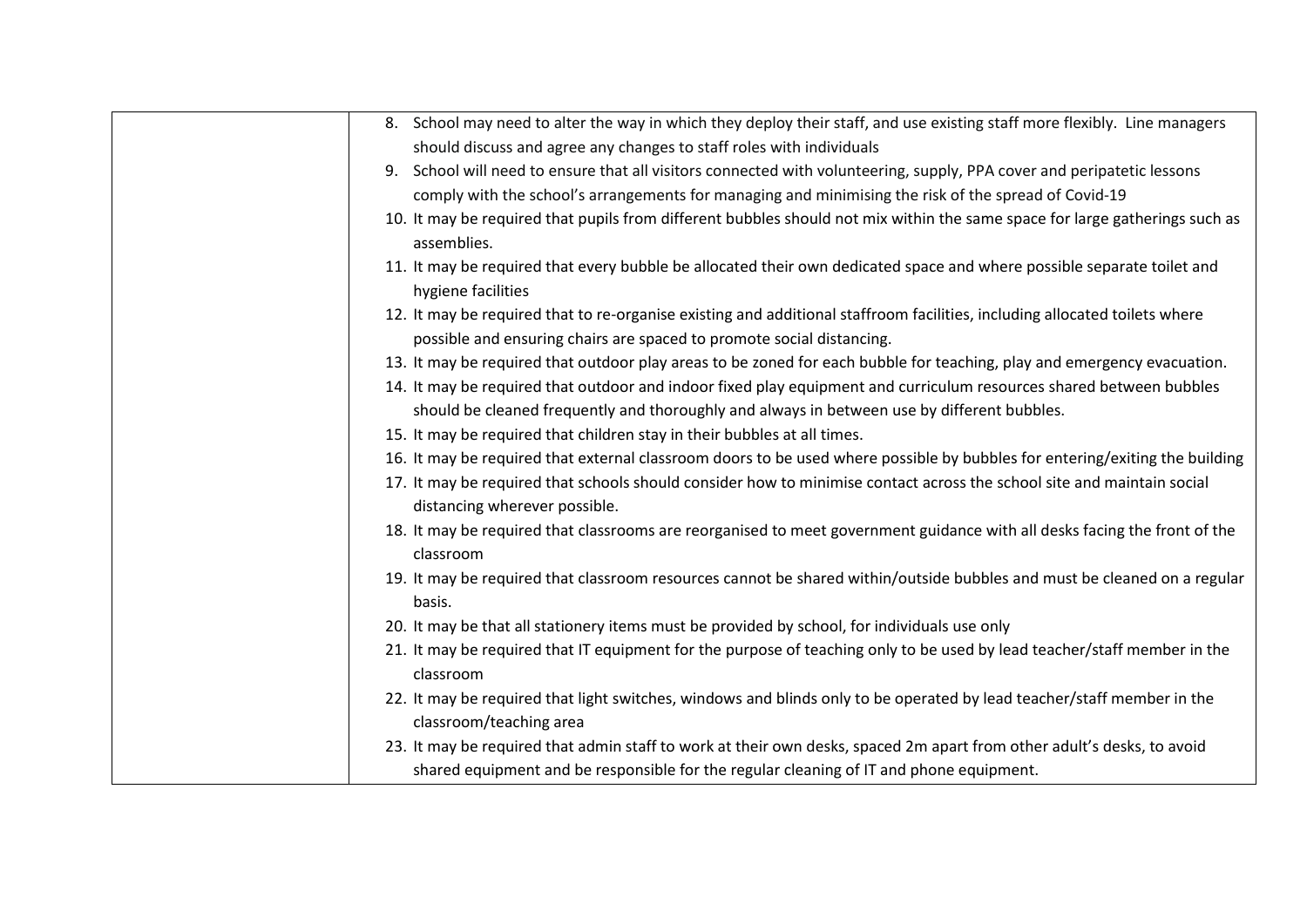|                             | 24. It may be required that all staff and visitors, unless exempt for the reasons explained in the 'Staff, who may be exempt'  |
|-----------------------------|--------------------------------------------------------------------------------------------------------------------------------|
|                             | section, will be expected to wear face coverings in all communal school areas. This will include - corridors, staffrooms,      |
|                             | classrooms, staff toilets and whilst undertaking duties at break/lunch times in enclosed spaces in such as the dining hall.    |
|                             | However, even with face coverings in use, appropriate social distancing, hygiene measures and hand sanitisation may            |
|                             | still fully apply.                                                                                                             |
|                             | 25. It would be the expectation that pupils learning remotely and that are eligible for free school meals should receive       |
|                             | provision of food vouchers.                                                                                                    |
|                             | 26. PE, sport and physical activity provided by schools to their own pupils under the appropriate systems of control would     |
|                             | continue. This includes sports clubs or activities before or after school, in addition to their regular PE lessons. Pupils may |
|                             | be kept in consistent groups and sports equipment thoroughly cleaned between each use by different individual groups.          |
|                             | Schools would follow DfE guidance for all PE and sporting activities.                                                          |
|                             | 27. Schools may be required to cease before and after-school educational activities and childcare for pupils.                  |
|                             | 28. Schools may limit or cease access to wrapround/extra-curricular sessions for the children.                                 |
|                             | 29. Schools may need to work with external wraparound providers to minimise mixing between children.                           |
| <b>School Attendance:</b>   | Physical school attendance may be limited or cease for a period of time. School to follow guidance on the Risks and<br>1.      |
| Staggered timings for the   | Harms of missing education.                                                                                                    |
| start and end of the school | 2. Some pupils, parents and households may be reluctant or anxious about attending school. School will discuss any             |
| day, break and mealtimes    | concerns with parents and provide reassurance on the measures put in place to reduce any risks and remind parents              |
| to prevent congregation of  | that pupils of compulsory school age must be in school unless a statutory reason applies.                                      |
| people                      | 3. School will continue to provide remote education to any pupils who need to continue to learn from home. All such            |
|                             | pupils not physically unwell should have access to remote education as soon as reasonably practicable, which will be           |
|                             | the next school day.                                                                                                           |
|                             | School will offer pastoral support to pupils who are self-isolating, shielding or vulnerable.<br>4.                            |
|                             | Any staff working from home will continue to be expected to work their contracted working hours.<br>5.                         |
|                             | School may consider staggered starts or adjusting start and finish times to keep any bubbles apart as they arrive and<br>6.    |
|                             | leave the premises. However, this will not reduce the amount of overall teaching time. Staggered starts may include            |
|                             | condensing or staggering break times but retaining the same amount of teaching time or keeping the length of the day           |
|                             | the same but starting and finishing later to avoid busy periods.                                                               |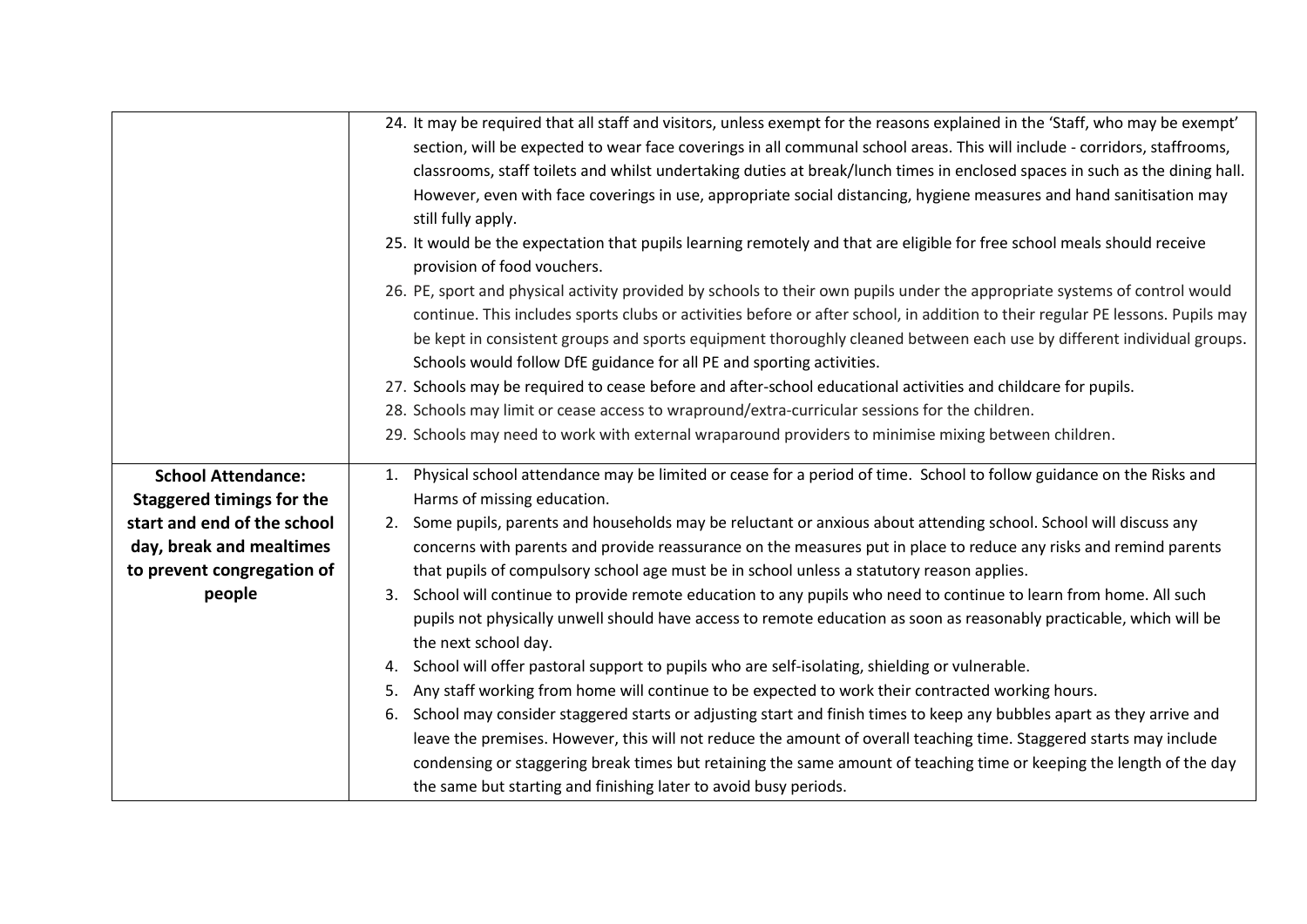| 7. Parents would be informed of any changes to systems in place to cover late arrivals and children not collected on time                                                                               |
|---------------------------------------------------------------------------------------------------------------------------------------------------------------------------------------------------------|
| Parents may be directed to different entrances/exits as the school uses as many external doors as possible to minimise<br>8.                                                                            |
| contact between any different bubbles                                                                                                                                                                   |
| 9. Only one parent or carer would be able to drop off/collect child/children at any time.                                                                                                               |
| 10. The school may require social distancing is in place for collection and drop off                                                                                                                    |
| 11. Parents may be required not to enter the school building and must drop off and leave as quickly as possible at the start<br>and end of the day once children are collected.                         |
| 12. The school may issue guidance to parents/staff about minimising/revising use of public transport                                                                                                    |
| 13. Pupils using dedicated school transport will adopt measures that are appropriate to their different circumstances within<br>the dedicated school transport service provided by the local authority. |
| 14. Parents and children may be asked not to congregate in groups outside school and arrive at their specific drop off/pick<br>up time.                                                                 |
| 15. Parents/carers who have to collect multiple children may be advised of alternative collection arrangements and what<br>arrangements are in place for waiting if required.                           |
| 16. Parents/carers may be asked to email or telephone to contact the school's office rather than visit in person where<br>possible.                                                                     |
| 17. Visitors to the school may be kept to a minimum. If visitors do attend then visitor health and safety guidance must be<br>strictly adhered to (including deliveries and suppliers)                  |
| 18. There may be a limit on the number of children using the toilets and wash facilities at any one time                                                                                                |
| 19. Daily routine procedures will be shared with staff and parents prior to any changes being implemented.                                                                                              |
| 20. If Government guidance changes in relation to clinically extremely vulnerable (CEV) adults and children, pregnant                                                                                   |
| women, or any other group then Ralph Butterfield Primary School will abide by all requirements.                                                                                                         |
| 21. Ralph Butterfield Primary School will continue to communicate any changes required to Self-Isolation guidance and<br>Covid-19 testing procedures.                                                   |
| 22. Plans would be in place to ensure that each bubble is staffed adequately.                                                                                                                           |
| 23. School would have contingency plans in place for the event of staffing levels dropping below the number required to                                                                                 |
| safely keep a bubble open e.g named supply teachers/HLTAs.                                                                                                                                              |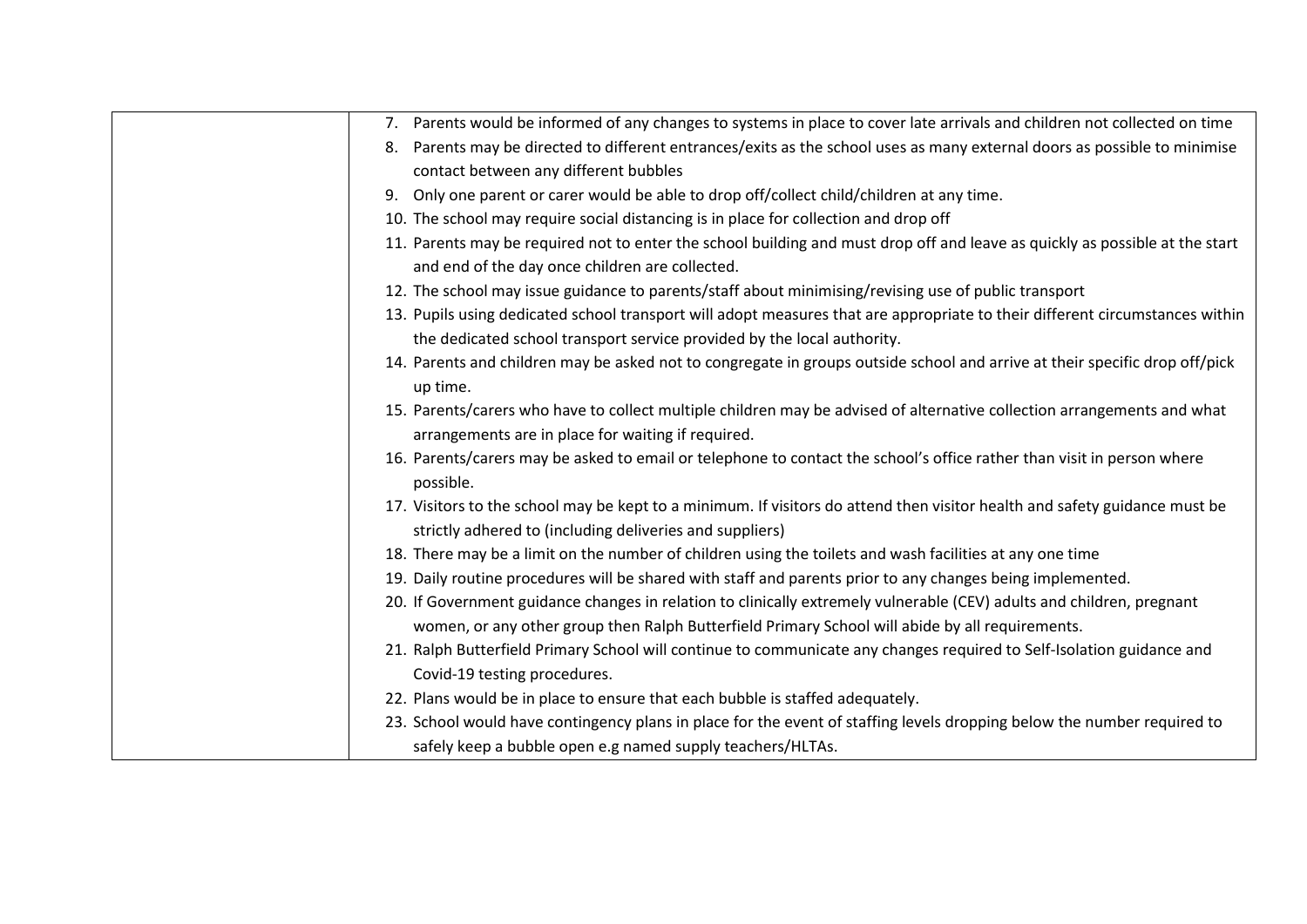|                                | 24. Meal and break times may be staggered by bubbles or pupils may eat within their classroom to reduce the amount of         |
|--------------------------------|-------------------------------------------------------------------------------------------------------------------------------|
|                                | travel around school. Pupils would remain in the area they are eating in until everyone within their bubble has finished      |
|                                | eating and are able to leave.                                                                                                 |
|                                | 25. School will continue to record attendance in accordance with Education (Pupil Registration) (England) Regulations 2006    |
|                                | (amended) for all pupils. School will continue to work with LAs to engage with families who are abroad to understand          |
|                                | the circumstances and plans to return. All pupils travelling to England must adhere to government travel advice, and          |
|                                | parents are encouraged to continue to bear this in mind when considering travel.                                              |
| Clear verbal, written and      | Schools may need to maintain a distance between people whilst inside and reducing the amount of time they are in face to face |
| visual communication with      | to contact. In these circumstances, schools will:                                                                             |
| <b>Risk Groups to maintain</b> | 1. Mark floor areas both internally and externally to support Social Distancing and specific areas for any bubbles to use     |
| <b>Social Distancing</b>       | Use signage to support understanding of all communications                                                                    |
|                                | label areas to be used by certain bubbles/staff only<br>3.                                                                    |
|                                | Write to parents to explain any changed procedures<br>4.                                                                      |
|                                | Induct staff and pupils on use of the building and daily procedures on first day of new procedures<br>5.                      |
|                                | Review the movement of staff and pupils around the school with specific toilets being allocated to each bubble, and<br>6.     |
|                                | pupils using external doors to playground where available to reduce the number of persons moving around the building.         |
| Promote regular                | 1. We may be required to identify toilet facilities to be used by which bubbles' pupils, staff and visitors                   |
| handwashing and good           | 2. We may be required to limit staff toilet use to one at a time with a cone system used outside the external door to show    |
| personal hygiene in line       | it is occupied                                                                                                                |
| with government guidance       | We may be required to monitor pupils in their use of toilets to maintain social distancing and to ensure different            |
|                                | bubbles do not use at the same time                                                                                           |
|                                | Soap and hand sanitiser would be available in every area where bubbles are working<br>4.                                      |
|                                | Hand sanitiser would only be used where hand washing facilities are not available<br>5.                                       |
|                                | Hand sanitiser and spare masks would be available in reception for visitors and in meeting spaces that are used for<br>6.     |
|                                | meetings with visitors                                                                                                        |
|                                | 7. Hand sanitiser would be taken outside when bubbles working externally                                                      |
|                                |                                                                                                                               |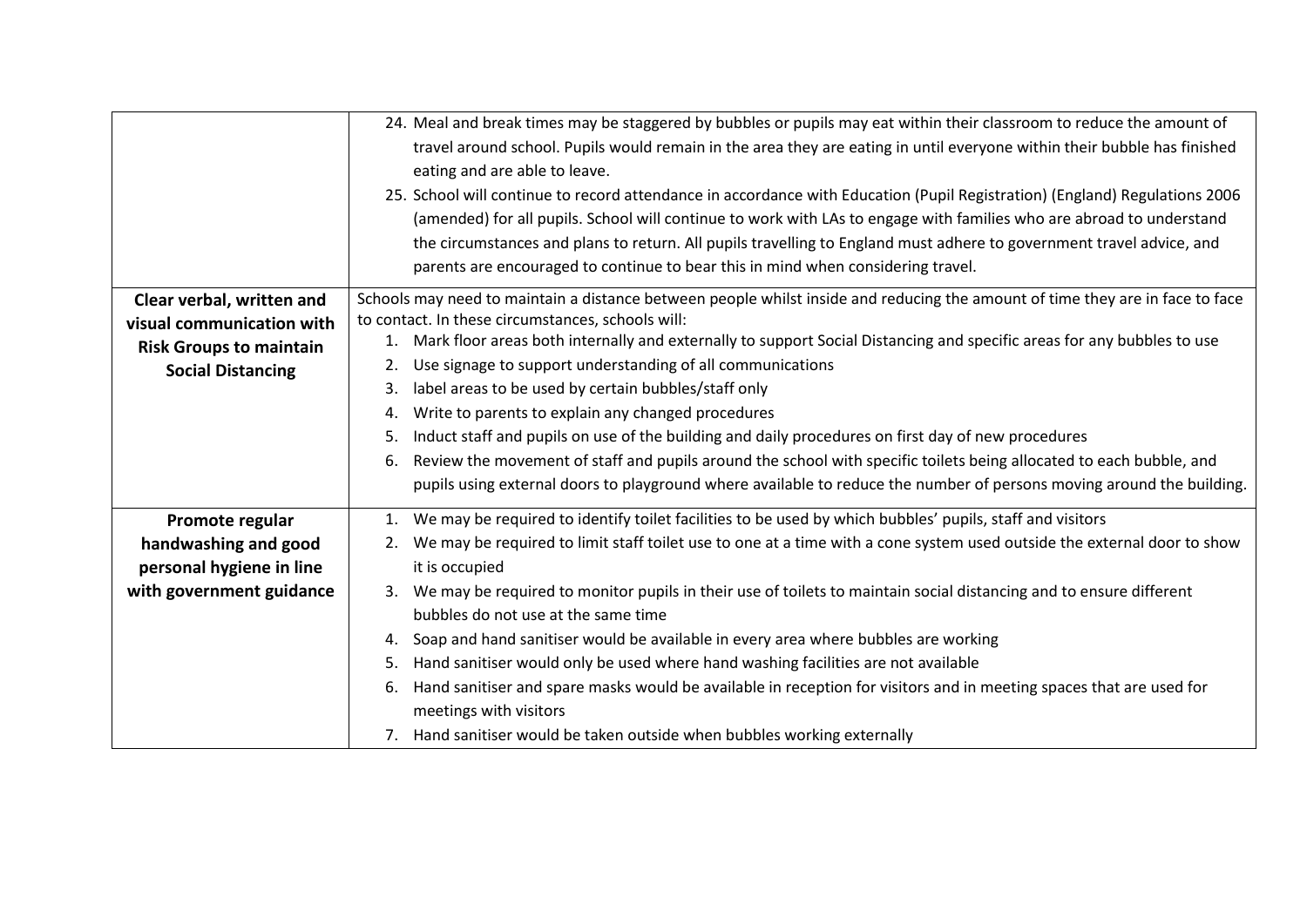|                              | 8. Children may be encouraged to wash hands when entering school; after coughing or sneezing; after using the toilet;        |
|------------------------------|------------------------------------------------------------------------------------------------------------------------------|
|                              | before and after handling food; before and after breaktimes; before and after lunch, if children have come into contact      |
|                              | with another child or adult outside their bubble                                                                             |
|                              | We may require adults to wash hands entering school; after coughing or sneezing; after using the toilet; before and<br>9.    |
|                              | after handling food; before and after breaktimes; before and after lunch; if they have come into contact with another        |
|                              | child or adult outside their bubble                                                                                          |
|                              | 10. Support would be identified for those children who require extra help with washing their hands                           |
|                              | 11. We may require for all food to be served and no self-service food facilities should be available (e.g salad bar)         |
| <b>Cleaning regimes that</b> | 1. Ralph Butterfield Primary School will continue to abide by all guidance changes in relation to cleaning of school site    |
| maintain a high standard     | furniture, equipment and resources including in the cases of symptomatic people having been on site.                         |
| level of cleanliness         | 2. All appropriate cleaning, pest control and usual building checks would take place before reopening if the school had to   |
| throughout the school        | close for any period of time.                                                                                                |
| building and site, resources | 3. Ralph Butterfield Primary School will continue to abide by all guidance changes waste management.                         |
| and personal equipment       | 4. School may need to ensure that equipment sharing be kept to a minimum, where there is no alternative it would be fully    |
| that meets the               | wiped down frequently or quarantined before use by a different bubble                                                        |
| requirements of Covid-19     | 5. Where appropriate, school would identify resources that are used solely by individual bubbles                             |
| guidance                     | 6. Arrange adequate storage of individual bubble equipment would be in place                                                 |
|                              | 7. Pupils and staff would have access to their own school provided stationery in a receptacle.                               |
|                              | 8. School may prepare classrooms to ensure soft play and difficult to clean toys are only used within the bubble and         |
|                              | suitable cleaning materials are used for cleaning them, or these are quarantined or decommissioned.                          |
|                              | 9. Any equipment that cannot be adequately cleaned between different bubbles/users would be set aside for 72 hours           |
|                              | 10. Any shared areas used for the consumption of food may need to be cleaned between use by different bubbles                |
|                              | 11. In the event of a suspected or confirmed case of Covid-19 in school, any changes to government guidelines for additional |
|                              | cleaning must be followed                                                                                                    |
| Use of PPE for personal      | 1. Any changes in requirements to PPE or face coverings would be implemented.                                                |
| care, behaviour issues       | 2. PPE stored centrally within school and can be accessed by all staff members for circumstances requiring its use.          |
| where intervention is        |                                                                                                                              |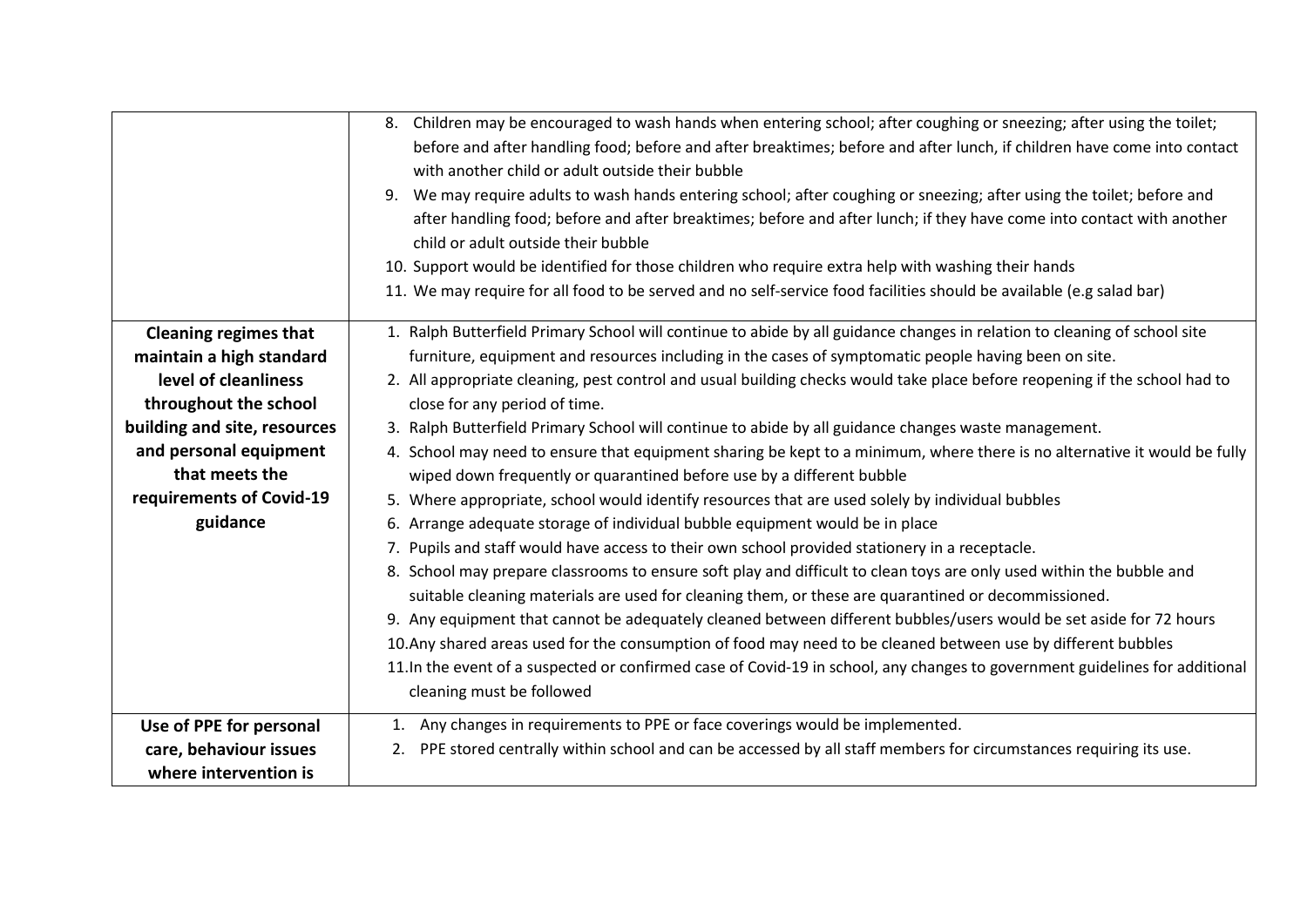| required and emergency<br>first aid purposes                                                                                     |                                                                                                                                                                                                                                                                                                                                                                                                                                                                                                                                                                                                          |
|----------------------------------------------------------------------------------------------------------------------------------|----------------------------------------------------------------------------------------------------------------------------------------------------------------------------------------------------------------------------------------------------------------------------------------------------------------------------------------------------------------------------------------------------------------------------------------------------------------------------------------------------------------------------------------------------------------------------------------------------------|
| <b>Creation of isolation space</b><br>and procedure for any<br>person(s) who become<br>symptomatic                               | Any changes to the requirements to isolation spaces would be implemented.                                                                                                                                                                                                                                                                                                                                                                                                                                                                                                                                |
| <b>Clear communication with</b><br><b>Risk Group to explain</b><br>procedures, provide<br>reassurance and reduce<br>anxiety      | It may be required that all meetings with members of the school community happen virtually. In this case, communication<br>1.<br>with stakeholders would take place alongside the school's acceptable use policy.<br>Risk assessments for individual meeting rooms may be applied.<br>2.<br>Communication policies would continue to be applied to inform changed messages.<br>3.                                                                                                                                                                                                                        |
| Set clear expectations with<br>regard to being<br>symptomatic, collection<br>from school, Self-Isolation<br>and return to school | Any updated guidance on Covid-19 Self-Isolation will be implemented, including for key vulnerable groups.<br>1.<br>Ralph Butterfield Primary School Covid-19 Collection of Symptomatic Pupil guidance would remain in place and parent<br>2.<br>informed of self-isolation and Covid-19 testing procedure when they are asked to collect their child                                                                                                                                                                                                                                                     |
| <b>Update evacuation plans to</b><br>ensure Social Distancing is<br>maintained in the event of<br>an emergency                   | Relevant updates to evacuation plans will be applied in timely manner. In this situation, school will:<br>Explain to all staff and pupils the new evacuation procedures and assembly locations<br>1.<br>Ensure assembly locations are clearly identified and meet any Social Distancing guidance<br>2.<br>Fire drills to take place within the first week of changes to school plan<br>3.                                                                                                                                                                                                                |
| <b>Ensure safeguarding is</b><br>maintained for those in<br>attendance at school and<br>those who remain at home                 | Staff will always follow Ralph Butterfield Primary School Safeguarding Policy for all children in school including any addendums<br>for Safeguarding procedures during remote learning covering those pupils not in school. We will continue to identify actions<br>required to ensure sufficiency in meeting increased demand for support where pupils have been identified:<br>In need of early help<br>$\bullet$<br>Have additional needs such as behaviour, sensory impairment etc.<br>$\bullet$<br>Exhibiting mental health and wellbeing issues<br>$\bullet$<br>In need of bereavement counselling |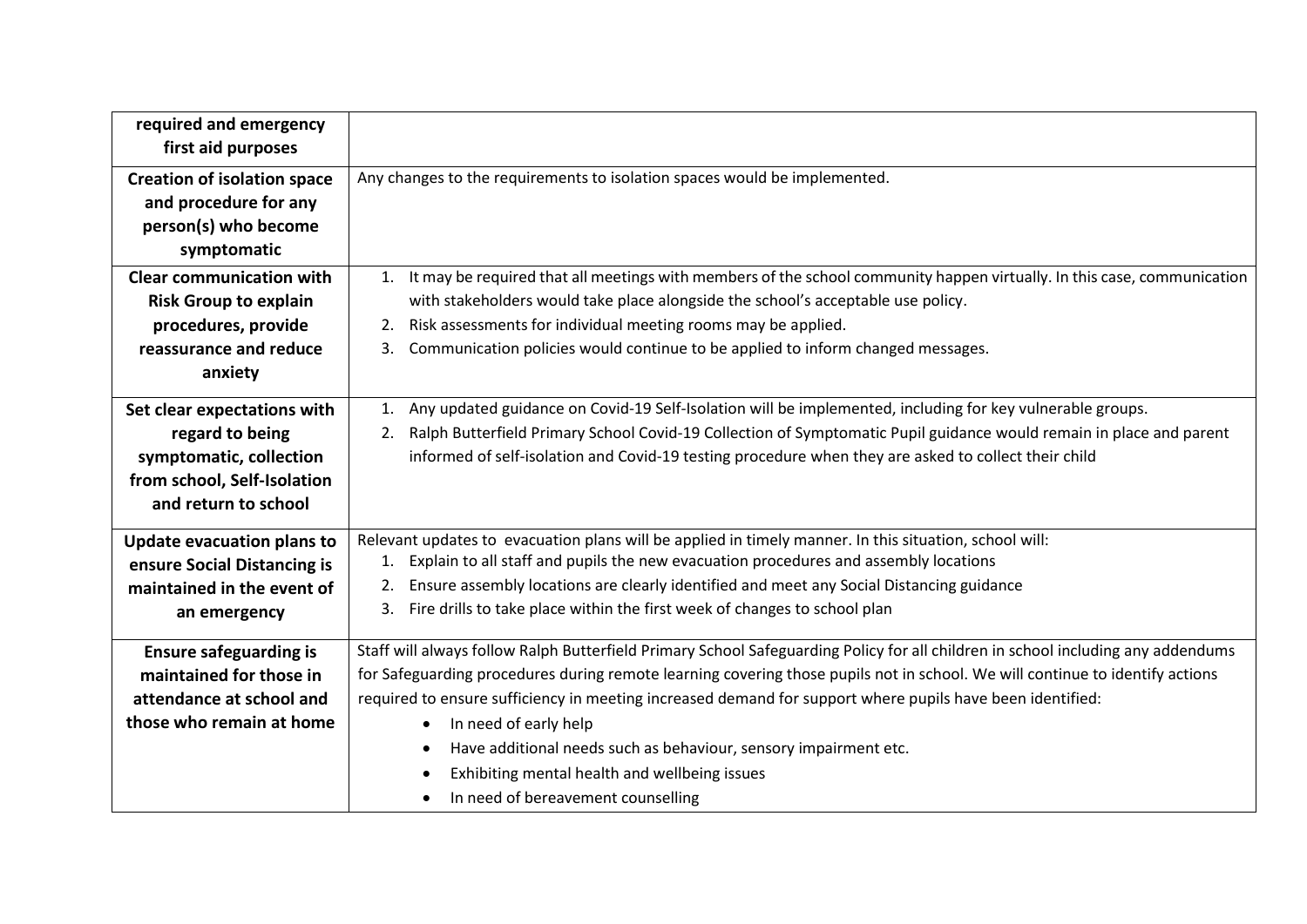|                               | Meeting the social care thresholds<br>$\bullet$                                                                                      |
|-------------------------------|--------------------------------------------------------------------------------------------------------------------------------------|
|                               | At risk of exclusion                                                                                                                 |
|                               |                                                                                                                                      |
| <b>Mental Health and</b>      | 1. We will continue to ensure all staff understand all school procedures and expectations of them                                    |
| <b>Wellbeing for Staff</b>    | We will continue to share a clear communication procedure for any questions or concerns raised, including external                   |
|                               | support if staff feel they are unable to discuss an issue with a Headteacher                                                         |
|                               | We will consider regular virtual meetings to bring the staff community together<br>3.                                                |
|                               | SLT will continue to check on staff at regular intervals whilst still ensuring social distancing is adhered to. Where possible<br>4. |
|                               | this should be via phone or GoogleMeet.                                                                                              |
|                               | 5. We will continue to share support websites that staff are able to access to support their own wellbeing e.g.                      |
|                               | . NHS General Wellbeing Advice: https://www.nhs.uk/conditions/stress-anxiety-depression/improve-mental-                              |
|                               | wellbeing/                                                                                                                           |
|                               | • NHS Every Mind Matters: https://www.nhs.uk/oneyou/every-mind-matters/                                                              |
|                               | 6. We shall continue to refer staff to external counselling with Health Assured for further support where appropriate.               |
|                               | 7. We will ensure staff know they are responsible for ensuring that if they are asked to work from home that they can do             |
|                               | so safely and to highlight any issues or concerns with their Head Teacher.                                                           |
|                               |                                                                                                                                      |
| <b>Mental Health and</b>      | In the case of bubbles being implemented, absence or school closure/restrictions, staff will:                                        |
| <b>Wellbeing for Children</b> | complete an induction with each bubble to ensure children understand procedures and expectations through an                          |
|                               | age appropriate format, allowing time to repeat these if necessary to build automaticity                                             |
|                               | consider an appropriate timetable to encompass the needs of the learners that is flexible to the individual groups                   |
|                               | where appropriate                                                                                                                    |
|                               | increase time spent on PSHE to allow the students time to talk through anything that is important to them and                        |
|                               | reflect on their personal experiences, rebuild friendships and social engagement, and equip pupils to respond to the                 |
|                               | impact of COVID and associated restrictions                                                                                          |
|                               | allow time for all children to reskill and rebuild their confidence as learners                                                      |
|                               | share concerns of any children following the usual procedure and any extra support should be put in place where                      |
|                               | appropriate                                                                                                                          |